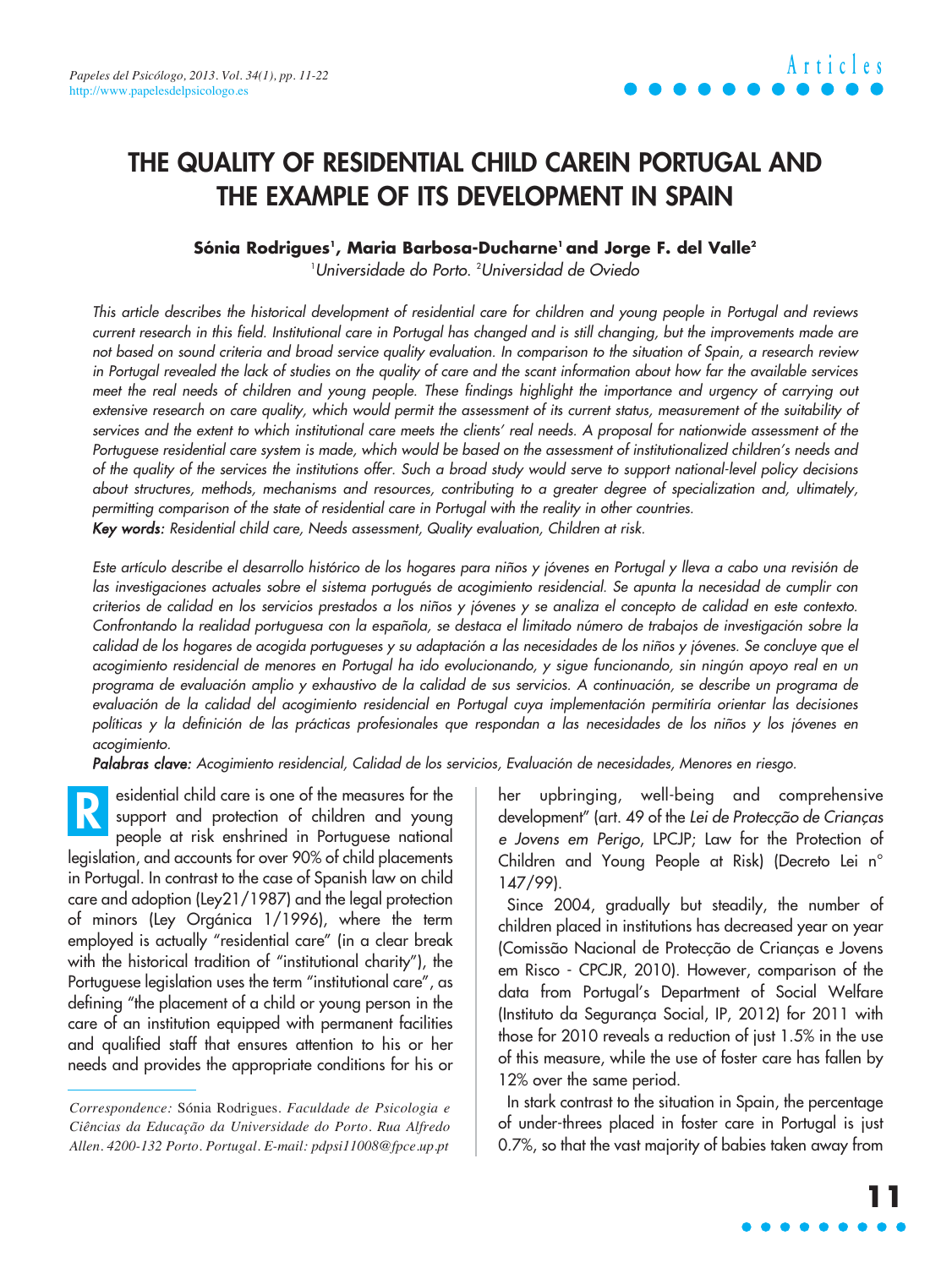their families for their own protection are assigned to institutions. This situation is wholly out of line with the international recommendations.

With the entry into law of the LPCJP in 1999, residential child care in Portugal took on two forms, and this situation still persists: long-term care provided in the Lares de Infância e Juventude (LIJ; Children's and Young People's Homes), where it is expected that the youngsters will remain for longer than six months, and short-term care as provided by the Centros de Acolhimento Temporário (CAT; Temporary Care Centres), where their stay shall not exceed six months. Even so, in the legislation it is stipulated that the length of stay in this second case can be extended for special reasons – pending a diagnosis of the youngster's situation, for example, and a decision on the most appropriate measure for him or her. This blurring, in practice, of the difference in length of stay between those receiving care in LIJs and CATs has led to some confusion of the nature of these two types of institution and the services they provide. Indeed, it is currently argued to be in children's best interests for them to stay where they were first placed (even if it is a CAT) until the most appropriate long-term plan has been decided upon. The length of this period should be established in line with his or her needs, with the aim of reducing the number of changes of institution the youngster has to go through. It should be pointed out that in Portugal nearly 7% of children placed in care in 2011 were obliged to move from one residential care home to another.

This practical state of parity between LIJs and CATs implies a need for changes to the Portuguese legislation; in addition, it will be necessary to modify intervention approaches and care placement responses (ISS.IP, 2012).

Portuguese legislation stipulates that institutional care should be a last resort, to be used for as short a period as possible. However, when the case plan deems it appropriate for the child or young person to return to his or her family of origin, the law does not set a time limit for a decision regarding whether or not the family is sufficiently stable for taking the child back. This legal vacuum often means that no alternative plan is defined, and perpetuates beyond the recommended period the youngster's stay in the institution. In Spain, on the other hand, since the entry into force of the International Adoption Bill in 2007 (Ley de la adopción internacional; Ley 54/2007, de 28 de Diciembre), once the child has been taken away from his or her family due to a situation of neglect, the family has two years to show that the conditions which caused such neglect and suffering have improved sufficiently. Should this not be so at the end of the two-year period, the authorities with custody of the child have a freer hand to take definitive decisions, such as arranging an adoption.

In Portugal, the vast majority of residential care homes (LIJs and CATs) are so-called Instituições Particulares de Solidariedade Social (IPSS; Private Institutions for Social Solidarity) with a cooperation agreement with the state authorities and supervised by district social welfare units, under the auspices of the Instituto da Segurança Social (ISS. IP).

In accordance with Portugal's Adoption Bill from 2003 (Lei da Adoção; Lei 31/2003, de 22 de Agosto), these institutions also receive children whose custody they are given by the courts pending adoption by a suitable and interested family. In the case of children who are older, with health problems, with mental or physical disabilities or with siblings, waiting times tend to be even longer, and adoption may not even be an option, thus prolonging the length of the child's stay in residential care.

Regardless of the reasons why the Comissões para a Proteção de Crianças e Jovens (CPCJ; Committees for the Protection of Children and Young People) or the courts decide that residential care is in the best interests of the youngster, even when such long stays are involved, it is essential to understand how such institutions achieve their objective. It should be pointed out that, according to ISS.IP data from 31st December 2011, the residential child care network in continental Portugal included 207 LIJs housing 5923 children and young people, and 127 CATs, which were home to another 2218, making a sum total of over 8000 youngsters in institutional care.

The aim of the present article is to analyze the development of residential child care and the current state of research in this field in the Portuguese context, compared to the case of Spain. We shall highlight the urgent need to evaluate the quality of care services available to Portuguese children and young people in these types of institution.

#### **HISTORICAL DEVELOPMENT OF RESIDENTIAL CHILD CARE IN PORTUGAL**

For a better understanding of the historical (and technical) development of residential child care in Portugal, our description of the process of change involving these institutions has been organized in three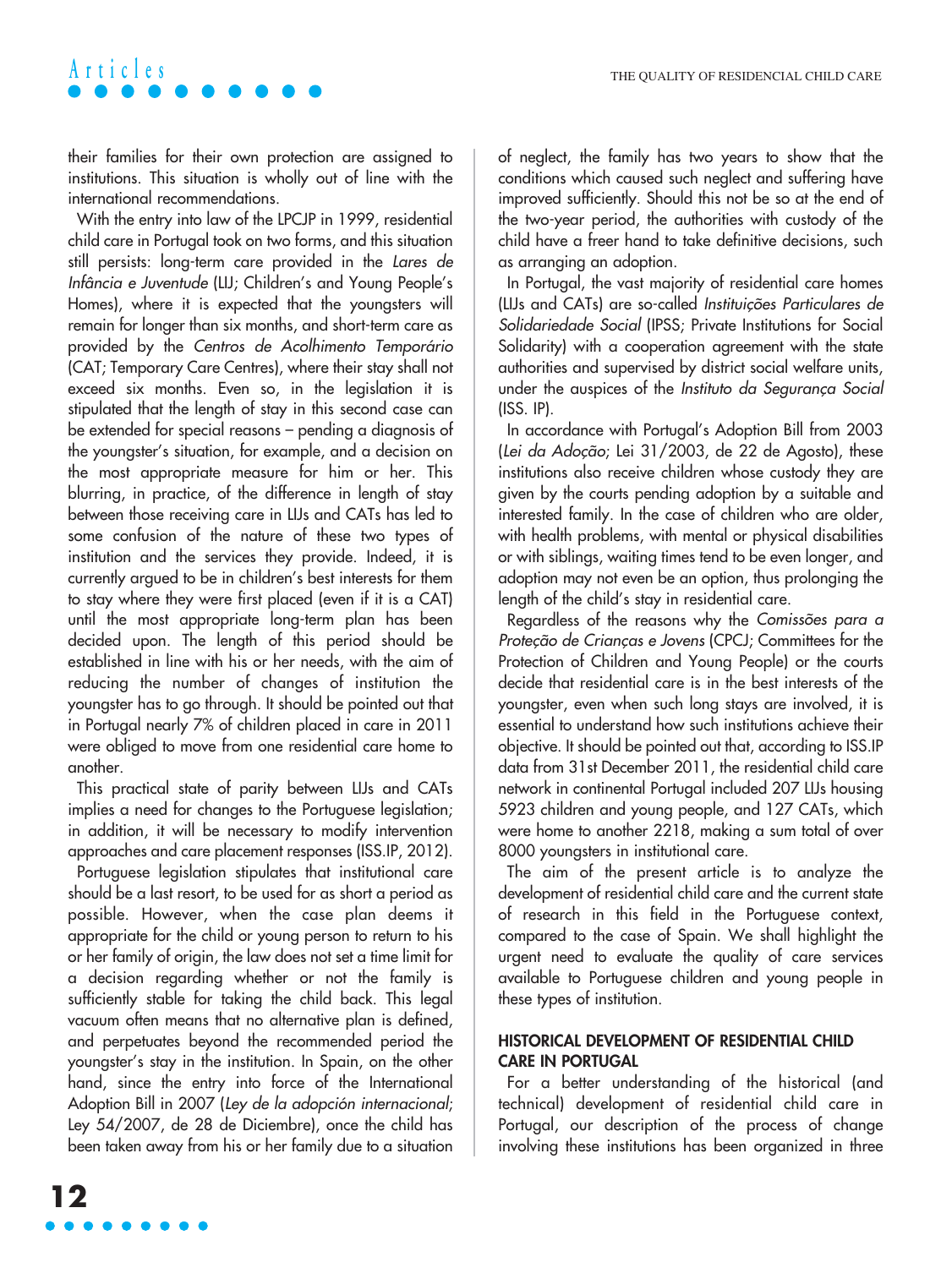stages, characterized by the predominance of a particular type of care: the institutional model, the family model and the specialized model, following the perspective of Bravo and Del Valle (2009a, 2009b). This will permit us to better clarify the similarities and differences between the Portuguese and Spanish cases with regard to this process of development. We should point out that although these phases generally correspond to a sequence over time, the models may also coexist in the same period. Furthermore, this process of change takes place at a different pace from one society to another, highlighting the differences between child care systems across different countries, or even different regions of the same country. Each of these models is rooted in principles and values about child care that reflect the evolution of the society itself.

In Portugal, until the late 1980s there was a single model of children's homes; they housed large numbers of children and employed no or very few specially qualified members of staff. Their sole purpose, in line with the prevailing institutional care model, was to meet the most basic needs (guardianship, essential care, food, hygiene and health) of the children and young people, even if in some cases this stretched to preparing them for the transition to adulthood when they were eligible for leaving the institution.

We should make it clear that, in contrast to the case of Spain, children's homes in Portugal never reached the proportions of the "macro-institutions" housing several hundred children typical of the 1970s, and rarely provided more than what could be considered basic care, with no great investment in areas such as leisure activities, non-formal education or mental health care. In this sense, it would seem that children in these types of institution in Portugal, more so than in Spain, lived quite differently from those growing up in a family home. Even so, the origins of these establishments and the way they evolved over time in the two countries have a good deal in common. As in Spain, the majority of these children's homes were run under the auspices of religious organizations, which imbued them with the Catholic tradition of charity for the abandoned and neglected.

In 1980, by Ministerial Order, the existing care homes were reorganized and normalized family-style microhomes set up (Calheiros, Fornelos & Dinis, 1993). At the same time, other types of residential care institutions would emerge. The year 1986 sees the formal recognition of the legal status of the Lares de Infância e Juventude (LIJ; Children's and Young People's Homes), defined as a type **Articles**

of response providing child care conditions as similar as possible to those of family life (Martins, 2004). The orientation of child care becomes more temporary, the number of children per unit begins to decrease, there are more foster care placements, and measures facilitating adoption are introduced.

In 1990, the UN Convention on the Rights of the Child, ratified by Spain and Portugal the following year, commits the signatories, in accordance with articles 3 and 20, to ensuring that "in all actions concerning children, whether undertaken by public or private social welfare institutions, courts of law, administrative authorities or legislative bodies, the best interests of the child shall be a primary consideration".

Little by little, institutionalization began to be understood in Portugal as part of a child protection system, whose articulation involves an obligation to guarantee a professional response that meets the needs of vulnerable children (Martins, 2005a). Residential child care becomes one of the responses included in this system.

In the last two decades, as had occurred in Spain, residential institutions for Portuguese children and young people have undergone substantial structural and functional changes. Gradually, the social services institute (ISS. IP), which exercises guardianship, began to assume greater control over the care institutions. The LPCJP bill, published in 1999, set out to formalize the regulations for these institutions and normalize their functioning. The entry into law of this bill in 2001 and the gradual incorporation of specialists in these institutions (largely as a result of the Plan referred to as DOM – Desafios, Oportunidades e Mudança [Challenges, Opportunities and Change; Despacho Nº 8393/2007]) have contributed to the practical application of a family-type model in Portugal's child protection system. Some of these institutions thus began to concern themselves more systematically with the comprehensive needs of the youngsters in their care, with their socialization and with their emotional well-being, and to attempt to draw up some kind of medium- or long-term plan for their future.

#### **RESIDENTIAL CARE IN PORTUGAL TODAY**

Although the institutional care model is becoming less and less common, the renewal process in Portugal is slow, and this model has not disappeared completely. Its replacement by the family-style format, based on small units more akin to a real family home – and often complemented by specialized care – is taking much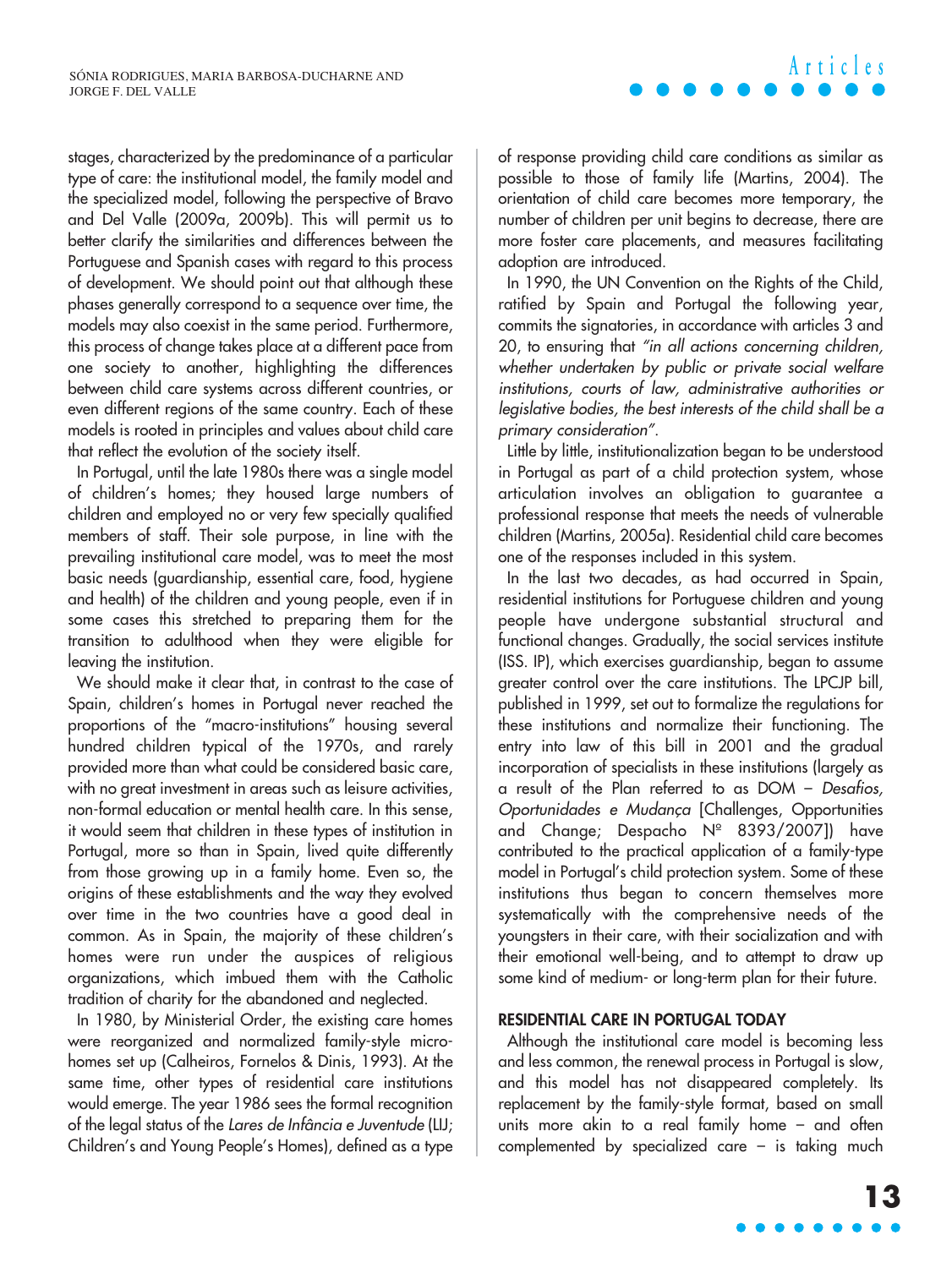longer than would be desired. This is particularly the case in the larger LIJs, where the application of family-style models comes up against structural problems, such as those related to the architecture and size of the buildings in which they are housed, or resistance from those responsible for the management of the LIJs to changes in their organization and functioning. A further factor that has greatly impeded acceptance of the changes necessary for a transition to the family model concerns the financial costs, which are obviously higher in the case of care institutions with smaller units.

Furthermore, some of the attempts to introduce the family model in Portugal have been only partial, insofar as they have persisted with practices such as segregation by sex and by age/developmental level, strict and inflexible discipline that is inappropriate for these children and young people (Martins, 2005b), and the inclusion of staff without specific training, which goes totally against the model's very philosophy.

It should be noted that today almost half (48%) of residential care institutions in Portugal are segregated by sex – and this figure rises considerably if we take into account only adolescents or older young people, for whom separation by sex is much more common, so that institutions which accept only youngsters in this age group are generally segregated.

However, many of these institutions have shown greater openness to the community than they did in the past, working more closely with the youngsters' birth families, bringing experts into the staff teams and giving the necessary attention to issues related to the children's emotional welfare.

The family model, as applied in Spain, is based on an intervention philosophy that stresses the importance of the children's role, respect for their individuality, and the principle of normalization. In Spain today, the vast majority of residential care institutions, in line with the family model, are characterized by being small in size, housing few children (8 to 12 per unit) and using resources from the community (schools, technical schools, sports centres, health services, etc.), in accordance with the normalization paradigm (Del Valle & Fuertes, 2000). Another important feature of the care provided in these homes is the inclusion in their staff of qualified community workers specializing in child care, which permits technical and therapeutic intervention focused on the youngsters' comprehensive bio-psycho-social development. Participation by the children's families is encouraged, and great emphasis is placed on a dynamic and systematic approach to the children's care plans (towards adoption, family reunification or the promotion of independent adulthood) (Del Valle & Bravo, 2007a).

The specialized model, for its part, emerged as a complement to the family model. It is the driving force behind the new paradigm, characterized by the creation (or adaptation) of care homes specializing in certain needs among young people. Such specialized institutions typically cater for adolescents with serious behaviour problems, but there are also homes focusing on preparing and supporting older adolescents as they make the transition to adulthood.

The CATs established in Portugal after the entry into force of the LPCJP were already coming closer to the family model, and after the full application of the socalled DOM Plan, a combination of the family and specialized models was advocated, as part of an initiative to profoundly transform the situation of residential care in Portugal. The principal objective of the DOM Plan was the reclassification of the LIJ network, with a view to promoting the rights and protection of children in care, particularly as regards their preparation for citizenship and de-institutionalization in the relatively short term.

At that time, Portugal's rate of child institutionalization was higher than the European mean; moreover, residential child care was at the centre of public attention in the wake of the so-called "Casa Pia" case, a scandal in which Portuguese public figures were implicated in allegations of sexual abuse of children in care homes.

The urgency of moving forward with the modernization of the child care context led to the incorporation in LIJs of multidisciplinary teams made up of community workers, psychologists and social workers. The specialist training of the members of these teams would equip them to become closely involved in the project and highly familiar with the authorities' guidelines, and to respond more effectively to the everyday challenges in LIJs. The DOM Plan also made provision for changing, in the medium term, the cooperation agreements with the LIJs, with a view to their gradual modernization and conversion into smaller units, housing fewer children and adolescents. The aim of these changes was to give this child care context a more human touch, with greater focus on the youngsters' needs and in a more family-like atmosphere, at the same time as offering specialist services.

However, the economic crisis and its worldwide financial consequences prevented the proper development of this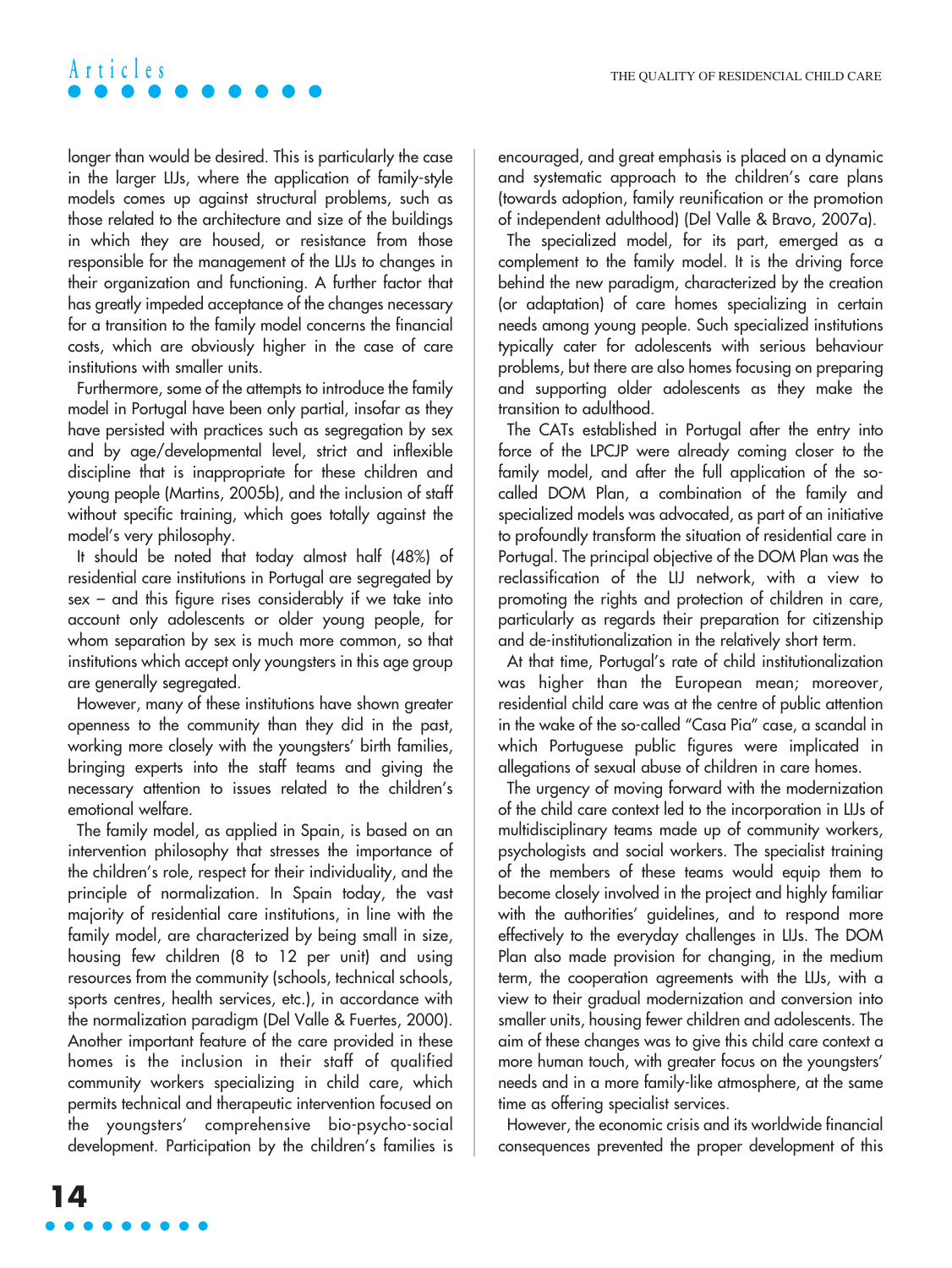project and sowed uncertainty about the continuity of the multidisciplinary teams in LIJs.

In September 2011, the DOM Plan was suspended; as a result, over a hundred specialists had to leave the institutions. Nevertheless, after it had been announced that it was being discontinued, and with no guarantees of reinstatement for the specialists that had been made redundant, the DOM was given an extension. The Portuguese government's decision was based on an assessment of the plan's results; however, it gave no clear indications about the future of this initiative beyond June 2012. This scenario represents an enormous setback in the process of change that was under way in Portugal, and which permitted the de-institutionalization of a significant proportion of children and young people.

According to the latest available information, the DOM Plan is to be substituted by a new project called SERE + (Sensibilizar, Implicar, Renovar a Esperança; Raising awareness, Involving, Renewing hope), which will continue the work done up to now by the DOM teams. The project will have a pilot phase, and will eventually lead to the establishment of three types of LIJ: general (for children and young people in general), specialized and therapeutic (for the care of children with mental health problems, developmental disorders or serious cognitive deficits), and care homes for children with behaviour problems (pre-delinquents, situations of deviant behaviour, etc.).

In Spain, over the last 20 years, different types of institutions have emerged: apartments for independent living, socialization units, therapeutic units, units for unaccompanied foreign minors, etc. The residential care system has had to become more specialized in response to the emergence of new profiles of the youngsters entrusted to it (Del Valle & Bravo, 2007).

In Portugal, however, such specialization is still just beginning, with only a few recent initiatives involving emergency units, apartments for independent living or LIJs providing specialist care for youngsters aged 12 to 18 with severe behaviour problems. These institutions are still very few in number, and are trying out intervention models that have yet to be consolidated (Simões, 2011).

The increasing age of the population entering care and remaining there until adulthood, or even beyond age 18, is one of the changes that can be seen in child protection systems in Europe in general (Colton & Hellinckx, 1993), and Portugal and Spain are no exceptions. Hence, the residential care population is becoming older and older, converting LIJs into intervention contexts dealing primarily with adolescents and pre-adults with characteristics that make their placement in a family context difficult (Dale, Baker, Anastasio & Purcell, 2007), and this creates a demand for urgent responses, including helping them with the transition to independence. For this reason, and in line with the specialized model, there have been calls for the setting up of specific units where the youngsters can live semi-independently and prepare for adulthood. Nevertheless, despite acknowledgement of the importance of such initiatives, and as occurred with the plans to create specialized care provisions, the economic crisis has led to a restriction of funding, bringing to a halt some of the potential cooperation agreements in this area, with the result that, until now, only eight such care units have been created in the whole of continental Portugal.

The growing numbers of children and young people with mental health problems, developmental disorders, cognitive deficits, special educational needs, substance dependence or severe behaviour problems entering these LIJs have created a demand for specialized care with the appropriate facilities, teams and technical resources for addressing the characteristics and needs of these youngsters, and providing them with the necessary supervision and treatment. In this regard, recent Portuguese legislation (Decreto-Lei 8/2010) made provision for the creation of the Rede de Cuidados Continuados à Saúde Mental (RCCSM; Network of Ongoing Mental Health Care), a residential care response involving the combined resources of the Health Ministry and the Social Security Department. However, to date only the pilot phase has been implemented, and given the current economic climate, there are no guarantees of this network's progress in the near future.

#### **RESIDENTIAL CHILD CARE SERVICES: ADAPTING TO THE CHILDREN'S NEEDS AND SPECIALIZATION**

The failure of residential care to adapt to the needs of children and young people (Bullock, Little & Milham, 1993; Calheiros, Lopes & Patrício, 2011; Casas, 1993, Del Valle & Casas, 2002; Del Valle & Zurita, 2000), together with a lack of proper attention to the promotion of their personal and social competence, represent specific limitations as regards the quality of this type of care. This insufficient orientation to the specific needs of the youngsters (failure to take into account their opinion and genuine interests) means that they often leave the care context without the psychosocial resources they need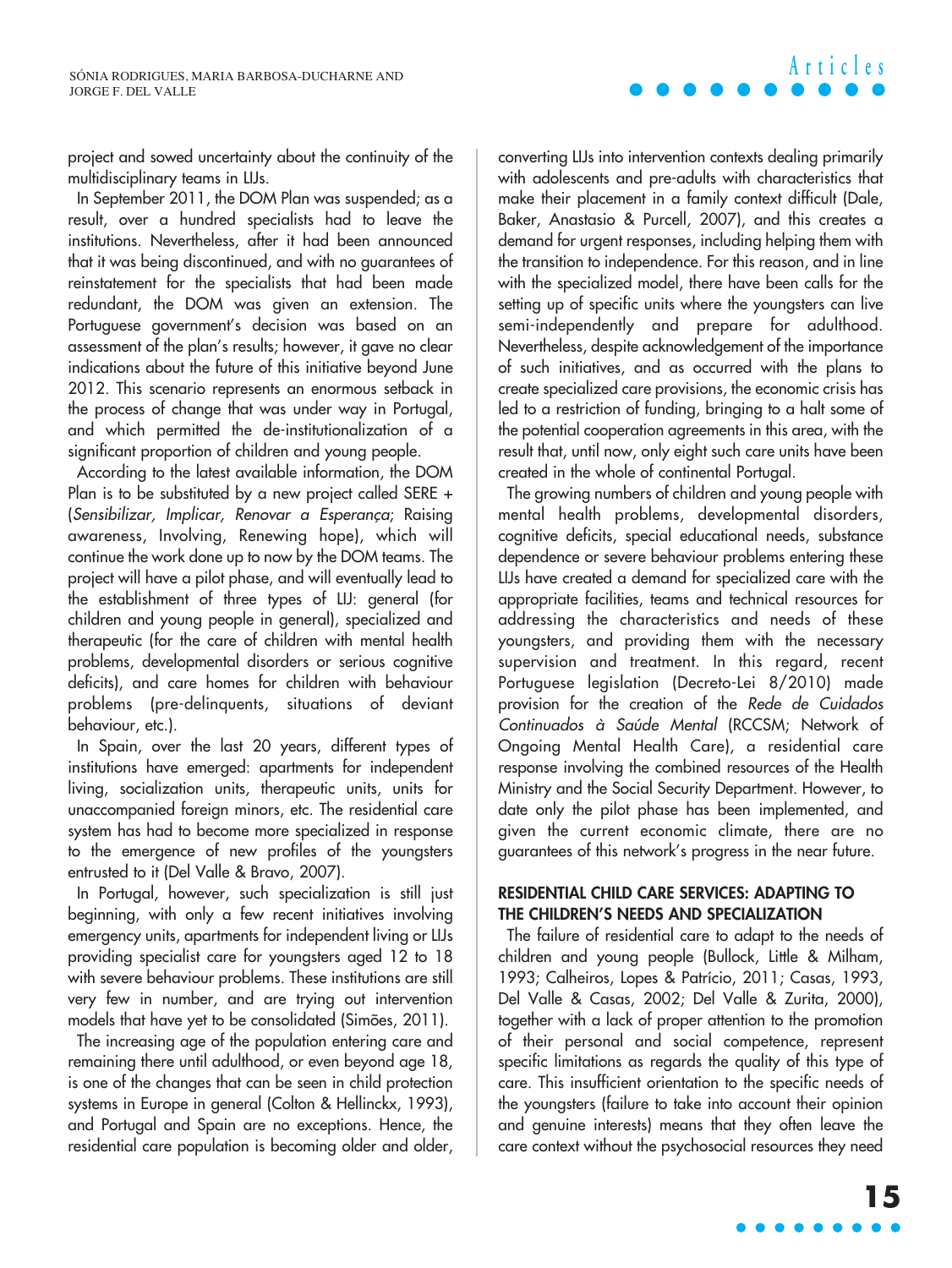for a proper transition to independence (Colca & Colca, 1996).

Although the specialization paradigm has been under discussion in Portugal for more than 10 years, the majority of institutions are still lacking any kind of specialization, having failed to adapt their services to the needs of the care population. They need support and encouragement for improving their responses, or new specific services, flexible and differentiated, created to fit the characteristics, needs and developmental stages of their users (McCoy, McMillen & Spitznagel, 2008).

Services that are designed on the basis of children's real needs are more likely to be efficacious (Axford, Little, Weyts & Morphet, 2005); furthermore, a needs-based approach means that the intervention is more personalized, and favours the use of techniques whose utility is well demonstrated. It should also be pointed out that these types of more specialized units provide specific and appropriate attention to the children and young people (as regards both tangible and intangible assets) in all areas of their lives (Axford & Little, 2004), and this requires not only an understanding of the individual characteristics of the child, but also a sound grasp of his or her needs in different contexts, following a systemic and ecological orientation.

In order to promote a quality service, the care home context should have calm and comfortable spaces, everyday routines similar to those of families, and stable adults of reference with whom the children and young people can establish significant emotional relationships (Bravo & Del Valle, 2009b). The purpose of such provisions is to permit a type of intervention that is personalized and helps the youngsters to attain physical, intellectual and moral equilibrium, facilitating their inclusion in the community and their process of social integration in general (Ward, 2006). This is particularly important for children and young people who have not been able to be assigned to a family-style care context, but it is essential to always take into account the perspective of reintegration in a family (their original family, an adoptive family or a foster family), in line with the concept of Permanency Planning (Maluccio, Fein, & Olmstead, 1986), first introduced in the USA and subsequently in Europe.

This change of paradigm requires that children be understood in their context, in an ecological perspective (Colton & Hellinckx, 1993; Del Valle, 1992), taking into account their family of origin and their socio-cultural environment, with a view to comprehending the child's difficulties as symptoms of a dysfunctional family dynamic, which also has to be understood. The family, considered part of the problem, is also necessarily the object of intervention, as it is seen as an important component of the solution (Martins, 2005a).

Without losing sight of the principles and guidelines enshrined in the Stockholm Declaration of May 2003, which recognize the right of all children to grow up in a family or to remain in a care institution for as short a time as possible (according to the least radical position set down in the Malmö Declaration of 1990), we consider it essential to extend our knowledge in this field and continue with research in this line. While it is true that the attitude toward residential child care in many parts of the world – and particularly Anglophone countries – reflects a clear lack of confidence in them, it is unfortunately far too early as yet to anticipate, in at least the medium term, the end of such institutions (Courtney & Iwaniec, 2009).

The multi-nation comparative study coordinated by Courtney and Iwaniec (2009), who collated data on the situation of residential child care from the five continents, arrived at the conclusion that such institutions continue to play an important role, even though they may differ considerably from one country to another. These authors stress the need to define quality care, since there are still many questions to be answered about the efficacy of such measures and programmes. They also point out the scarcity and inconsistency of research for identifying which characteristics of residential care produce the best results, in which circumstances and for which children.

The need to redouble research efforts in the field of residential child care is perceived by both professionals and researchers (Bravo & Del Valle, 2009b). Over twenty years ago now, Del Valle (1992) noted that research had focused much more on the psychological problems of these children and young people, and that there were very few studies designed to assess the actual environment or context of care institutions themselves.

#### **THE CURRENT STATE OF RESEARCH ON RESIDENTIAL CHILD CARE IN PORTUGAL**

In Portugal, the lack of research in the area of residential child care is even more critical; it is a greatly neglected field (Mota & Matos, 2008), with a severe lack of studies and a virtual absence of scientific publications (Pacheco, 2010). Moreover, in the few academic works or theses that do address this issue, the perspective appears to be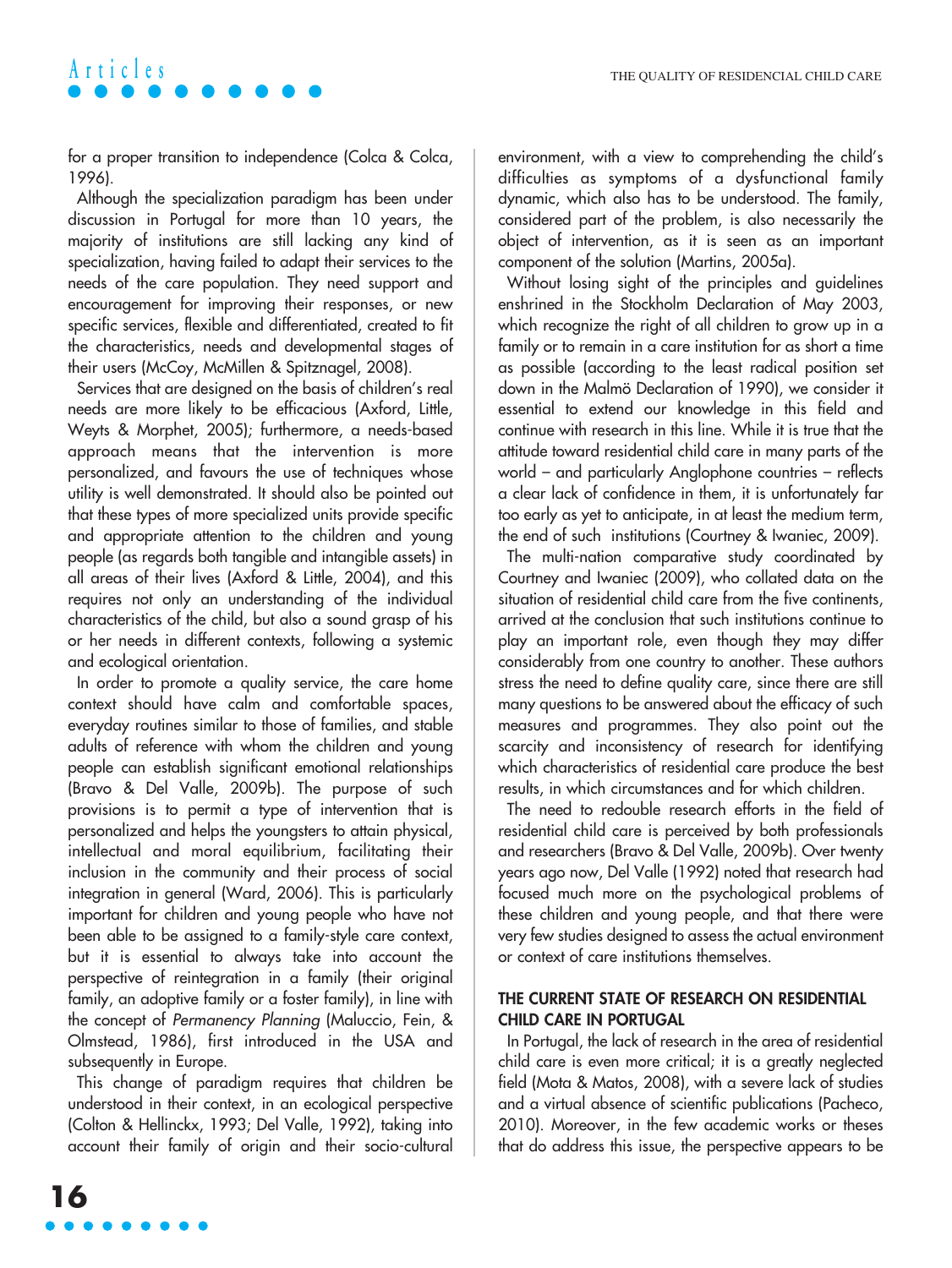confined to historical analyses or social and theoretical surveys, and more oriented to questions of the professional practice of those who work in residential care (Calheiros, Fornelos & Dinis, 1993; Gomes, 2010; Mota & Matos, 2008; Queirós, 2010; Simões, 2011; Vilaverde, 2000) and aspects related to the children's development (Baptista, 2011; Manata, 2008; Pereira, 2008; Prior, 2010). The existing research is not always carried out within the field of psychology, contributions coming from those of other social sciences, such as social work and educational sciences (Pacheco, 2010; Santos, 2010), and it is often restricted to the compilation of statistical and demographic data, using qualitative methods and/or testing samples (Alves, 2007; Carvalho & Manita, 2009; Centro de Estudos Territoriais - CET / ISCTE, 2005; Faria, Salgueiro, Trigo & Alberto, 2008; Morais & Ó, 2011; Quintãns, 2009; Santa Casa da Misericórdia de Lisboa - SCML, 2004), and based on grounded theory, case studies, focus groups, interviews, and analysis of users' or care workers' narratives. The majority of the studies concentrate on specific processes, such as children's attachment in CATs (Soares, Silva, Marques, Baptista & Oliveira, 2010), or child abuse (Reis, 2009), and all too often on areas or topics that highlight the negative effects of this type of social response (Alberto, 2002; Marques, 2006; Pracana & Santos, 2010).

If the scarcity of exhaustive studies on residential child care in Portugal is undeniable, the problem is even more serious as regards the case of LIJs, which have been almost totally neglected by the research community, and should therefore be considered as a priority for scientific study.

Despite the important academic work already done (Martins, 2004; Pacheco, 2010; Queirós, 2010), there is an urgent need for the planning and implementation of wide-ranging studies providing bona fide information about the institutions and the children in their care. Such data would serve as a source of empirical foundation for the practices defended as positive and for seeking practical solutions to improve them, on the basis of wellestablished scientific criteria.

The last few years have seen the development of some assessment tools adapted to this specific context and this population, including questionnaires for studying the needs of children and young people in care (Calheiros, Lopes, & Patrício, 2011; Patrício, 2009). However, to date, there has been no comprehensive and crosssectional research focusing specifically on the quality of the services provided by residential child care institutions in Portugal.

#### **THE ASSESSMENT OF RESIDENTIAL CARE QUALITY IN SPAIN: AN EXAMPLE TO FOLLOW**

In contrast to the case of Portugal, Spain has a long history of assessment of the quality of its care institutions and other child protection services.

Several of Spain's autonomous regions (Comunidades Autónomas) have opted, in collaboration with universities specializing in this field (such as GIFI, the Research Group on Families and Children at the University of Oviedo), to carry out in-depth studies on the local reality of residential child care, which requires periodical assessment of the quality of services provided by the institutions in question. This approach has served as one of the central planks of the "residential care in family and child social services" reforms within the Spanish context (Del Valle, 1998; Del Valle & Casas, 2002; Del Valle & Zurita, 2000; Del Valle & Bravo, 2007a; Del Valle & Bravo, 2007b). The mentioned authors, on the basis of an ecological model, have developed tools for gathering information and analyzing the functioning of residential child care institutions, as regards both their objectives and the processes they employ, assessing their quality (some of them, such as the SERAR, have been translated into Portuguese, and are being used by certain institutions in Portugal). The research work done in Spain has made it possible to compare different types of interventions in this context (Del Valle & Casas, 2002; Martín, Torbay & Rodríguez, 2007), facilitating decision-making and providing policy options for the definition of criteria and intervention models via procedural manuals based on research results, which help to promote quality and permit regular assessment (Del Valle, 2008).

The Spanish example is paradigmatic in terms of the way in which close and ongoing collaboration between scientific researchers and the political authorities responsible for the management and supervision of residential care can make a difference and promote the development of services that are genuinely more sensitive to the real needs of the children and young people in their care. Basically, in assessing the quality of the services offered by residential care institutions we need to answer the questions: "What works best and for whom?" – but without forgetting "How?" and "Why?" (Palareti & Berti, 2009) – in an effort to understand the relation between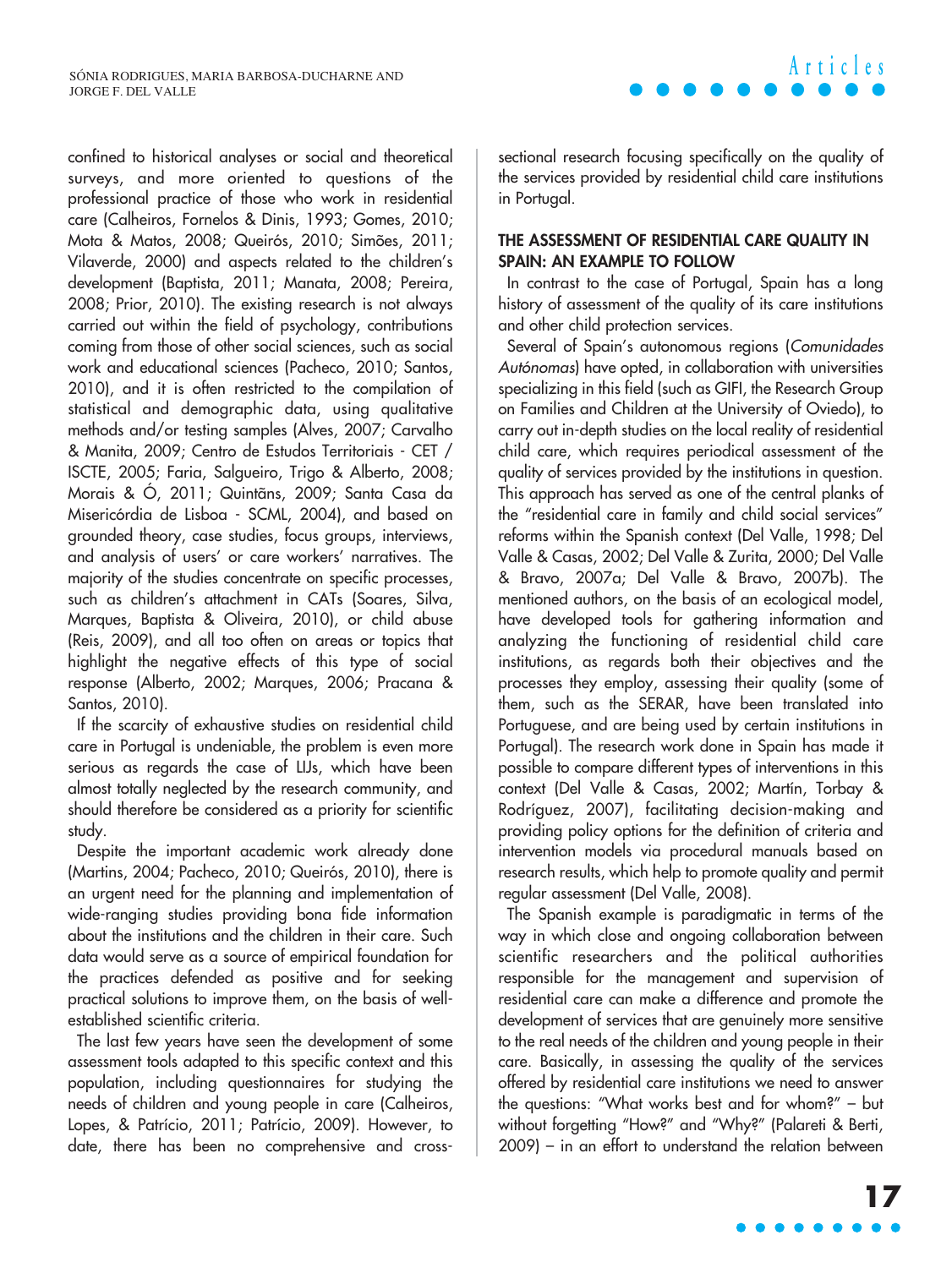interventions and their results. And this means going beyond merely descriptive research to carry out studies that explore and question the underlying causal mechanisms (Rutter, 2000).

Clearly, in order to carry out a study that provides us with an accurate picture of the needs of these youngsters (and that helps provide an intervention plan tailored to their diverse life contexts), it is essential to explore the situation and gather information of different types and from different sources (Calheiros, Lopes & Patrício, 2011; Palareti & Berti, 2009; Taylor, 2005), making possible an assessment of the adequacy of existing services and proposals for the development of more appropriate services where necessary. Therefore, while the possibility of self-regulation of the services provided by the institution is desirable, the relevant administrative authorities might also act to regulate the activity of these organizations, through policies of control and supervision based on appropriate quality criteria.

#### **THE ASSESSMENT OF RESIDENTIAL CARE QUALITY IN PORTUGAL**

In recent years, the quality of these responses and their adequacy for addressing the real needs of the youngsters has begun to emerge as matter of great concern in Portugal. The Instituto da Segurança Social (ISS.IP, 2007a, 2007b), in its manuals for managing the quality of social measures, set down the minimum standards and described the mechanisms for the monitoring of quality. However, neither the extent to which these recommendations have been put into practice nor the degree to which they meet the specific needs of the children have been subjected to any kind of rigorous assessment. We must contribute, therefore, to developing a scientific basis for the interventions that affect the lives of children and young people in Portuguese residential care institutions, given the scarce empirical support for the strategic options published to date, even in the form of manuals, on which the practices and decisions of those who run and work in these institutions are based.

Acknowledging the importance of a needs diagnosis (giving a voice to the children and young people and other relevant actors in the context) and assessing the quality of CAT and LIJ institutions in Portugal would provide a scientific basis for technical decisions and policy options related to the maintenance, development and creation of residential care units and specialized intervention programmes for this specific population, as is already the case in Spain. But for this, the involvement of Portugal's universities and research community is essential. It is crucial to understand how perceived needs, services provided and children's psychological well-being are all related. The publication and dissemination of the results of Portuguese studies in this field will allow these research efforts to translate into the improvement of child care services.

#### **CONCLUSION**

The analysis of the historical development and current context of residential child care in Portugal reveals a considerable lack of knowledge about how such institutions are working today, about the quality of the services they provide, about the extent to which they meet the needs of the youngsters in their care, about the interventions carried out and about how they promote care and activities that can benefit the physical, psychological and social aspects of their clients.

It should be pointed out that, up to now, the decisions made by the responsible authorities and the specific practices of those working in these institutions have been based solely on the extrapolation of what has occurred in other countries and on well-intentioned intuition, without the support of research-based scientific data.

This situation is quite different from that of Spain, where there has been substantial progress in the evaluation of the quality of residential child care, as well as in the drawing up of manuals and guidelines for action.

There is a clear and urgent need, therefore, to gain a better understanding of the reality of Portuguese residential child care through scientific research that can support policy decisions and intervention criteria. Contributions are necessary not only in the area of structural policy decisions, but also in relation to decisions on economic investment, to the development of monitoring strategies, to the evaluation of more effective working practices, to resources for promoting better forms of intervention with this population, to setting assessment and supervision criteria, to organizing standards of institutional self-management, and to ensuring proper procedures for the certification of quality.

The definition of criteria is essential, above all when one considers the fact that so far the majority of decisions taken in Portuguese child care institutions and the procedures recommended and set down by the custody authorities lack a basis in reliable and up-to-date scientific research in this context.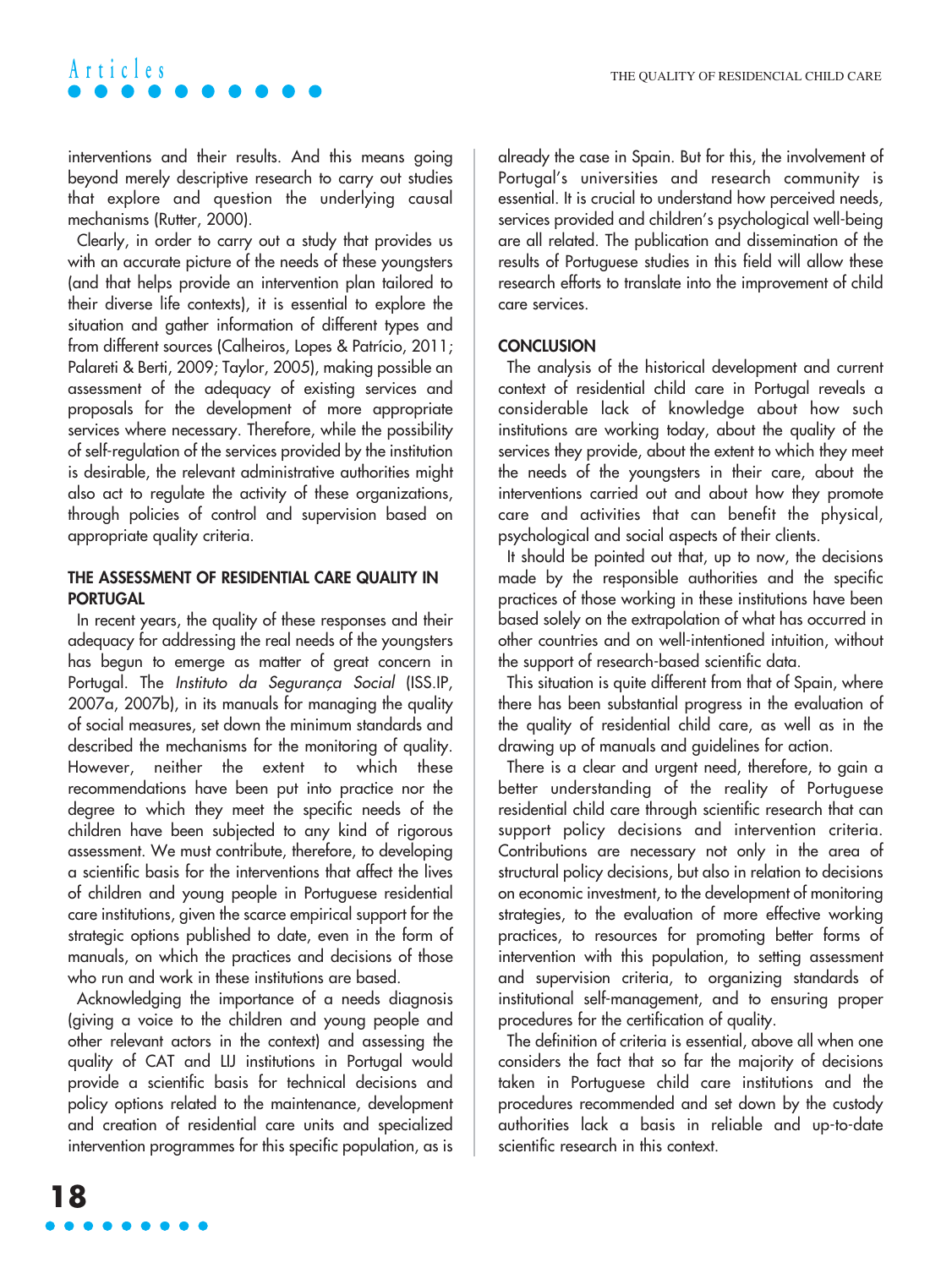Support for research on residential child care in Portugal is crucial if we are to remedy the current lack of relevant data and permit a comparison of the reality in this country with what is happening in other countries, and particularly in Spain, which, notwithstanding the differences already mentioned, has a comparable history and faces similar problems and future challenges.

The identification of risk factors (which must be eliminated or controlled) and the recognition of protective factors (to be promoted and guaranteed) in the lives of youngsters in residential care could make all the difference when it comes to drawing up plans for their continuing care and transition to independence.

The future of these children depends on the way in which we manage their present and heal the wounds from their past. Children in residential care are, quite literally, those in need of most protection, and for whom, at least temporarily, the doors to a genuine family life are closed. Being aware of, understanding and monitoring the way the authorities and institutions are working to help these youngsters grow and develop are challenges that the Portuguese scientific community cannot and must not renounce.

#### **REFERENCES**

- Alberto, I. M. (2002). "Como pássaros em gaiolas". Reflexões em torno da Institucionalização de menores em risco ["Like birds in cages". Reflections on the institutionalization of at-risk children]. In C. Machado & R. A. Gonçalves (Coords.), Violência e vítimas de crimes [Violence and victims of crime], vol. 2, (pp. 227-237). Coimbra: Quarteto.
- Alves, S. (2007). Filhos da madrugada percursos de adolescentes em lares de infância e juventude [Children of the early hours – adolescents' passage through Children's and Young People's Homes]. Lisboa: I.S.C.S.P.
- Axford, N., & Little, M. (2004). Meeting needs or protecting rights: Which way for children services? Devon, U.K.: Dartington Social Research Unit.
- Axford, N., Little, M., Morpeth, L., & Weyts, A. (2005). Evaluating children's services: recent conceptual and methodological developments. British Journal of Social Work, 35, 73-88. doi: 10.1093/bjsw/bch163
- Baptista, J. (2011). Do acolhimento institucional para a família adotiva: implicações no desenvolvimento da criança [On institutional care for the adoptive family:

implications for child development]. Doctoral thesis in Psychology. Porto: FPCEUP.

**Articles**

- Bravo, A., & Del Valle, J.F. (2001). Evaluación de la integración social en acogimiento residencial [The assessment of social integration in residential care]. Psicothema, 13(2), 197-204.
- Bravo, A., & Del Valle, J. F. (2009a). Intervención Socioeducativa en Acogimiento Residencial [Socioeducational intervention in residential care]. Santander: Gobierno de Cantabria, colección documentos técnicos. Available at: http://www.gifi.es/administrador/publicaciones/arc hives/65706\_Int\_soc\_acores.pdf
- Bravo, A., & Del Valle, J. F. (2009b). Crisis y revisión del acogimiento residencial. Su papel en la protección infantil [Crisis and review of residential care. Its role in child protection]. Papeles del Psicólogo, 30(1), 42-52.
- Bullock, R., Little, M., & Millham, S. (1993). Residential Care: A Review of the Research. London, UK: HMSO.
- Calheiros, M., Fornelos, M., & Dinis, J. (1993). Portugal. In M. Colton, & W. Hellinckx (Eds.), Child Care in the EC (pp.177-194). Aldershot: Arena.
- Calheiros, M., Lopes, D., & Patrício, J. N. (2011). Assessment of the needs of youth in residential care: Development and validation of an instrument Children and Youth Services Review, 33, 1930-1938. doi: 10.1016/j.childyouth.2011.05.020
- Carvalho, T., & Manita, C. (2010) Percepções de crianças e adolescentes institucionalizados sobre o processo de institucionalização e a experiência na instituição [Institutionalized children and adolescents' perceptions of the institutionalization process and the experience of being in a care institution]. In C. Nogueira, I. Silva, L. Lima, A.T. Almeida, R. Cabecinhas, R. Gomes, et al. (Eds.), Actas do VII Simpósio Nacional de Investigação em Psicologia (pp. 3326-3335). Available at: http://www.actassnip2010.com/
- Casas, F. (1993). Instituciones residenciales: ¿hacia dónde? [Residential institutions. Towards what?] In Asociación para la Prevención de los Malos Tratos en la Infancia [Association for the Prevention of Child Maltreatment] (Ed.), III Congreso Estatal sobre Infancia Maltratada [III National Conference on Child Maltreatment] (pp. 29-48). Madrid: Asociación para la Prevención de los Malos Tratos en la Infancia.
- Centro de Estudos Territoriais CET/ISCTE (2005). Percursos de vida dos jovens após a saída dos lares de infância e juventude [Life trajectories of young people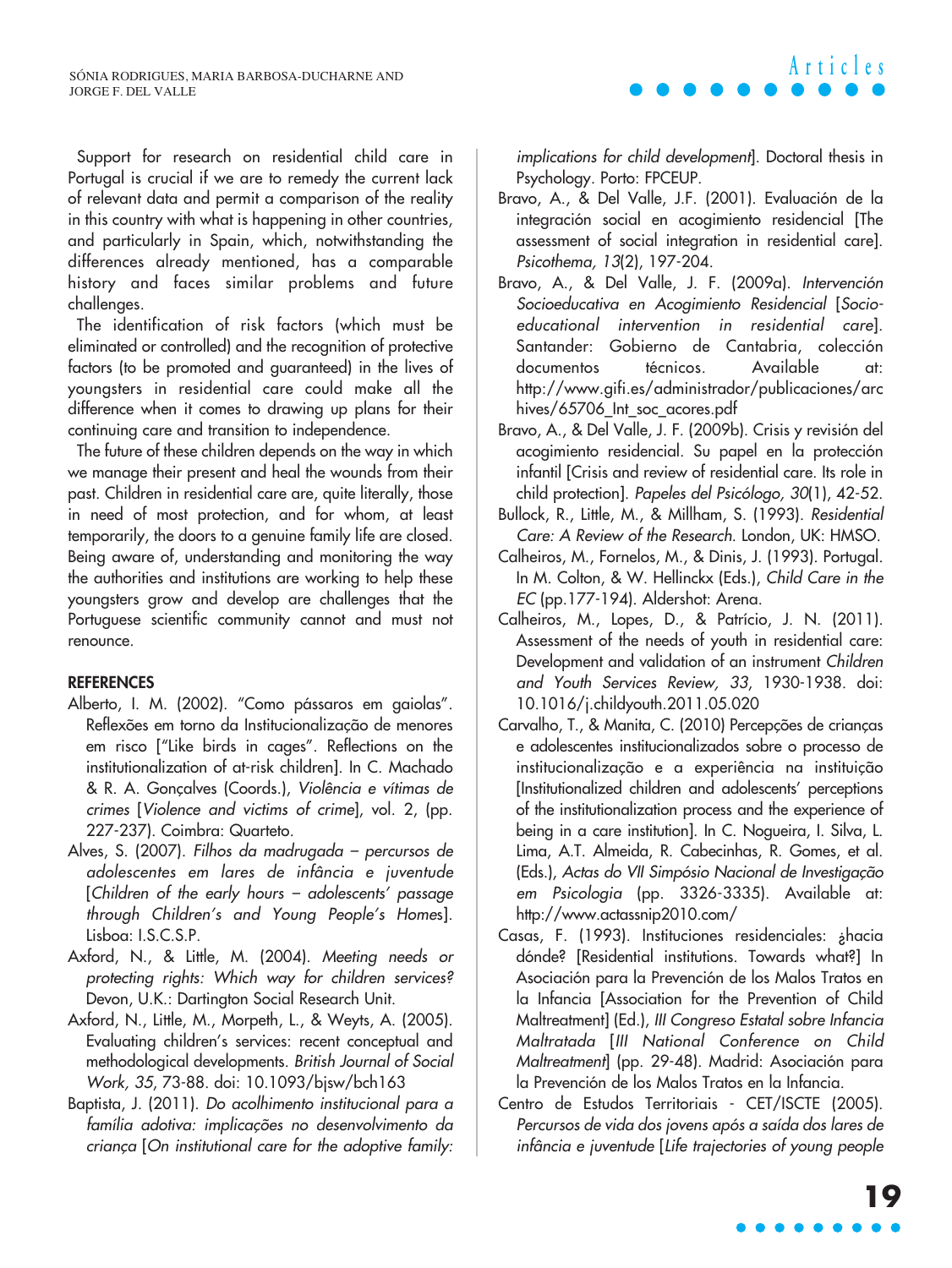after leaving Children's and Young People's Homes]. Lisboa: Instituto da Segurança Social, IP. Available at: www.cnpcjr.pt/downloads%5CPercursos\_jovens\_said a\_lares%20.pdf

- Colca, L., & Colca, C. (1996). Transitional independent living foster homes: a step towards independence. Children Today, 24, 7-11.
- Colton, M. J., & Hellinckx, W. (1993). Child Care in the EC: A Country-Specific Guide to Foster and Residential Care. Aldershot, UK: Arena.
- Comissão Nacional de Protecção de Crianças e Jovens em Risco (2010). Relatório de actividades de 2010 [Activity report 2010]. Lisboa: Instituto para o Desenvolvimento Social. Available at: http://www.cnpcjr.pt/preview\_documentos.asp?r=34 53&m=PDF
- Courtney, M. E., & Iwaniec, D. (2009). Residential care of children. Comparative perspectives. Oxford: Oxford University Press.
- Dale, N., Baker, A. J. L., Anastasio, E., & Purcell, J. (2007). Characteristics of children in residential treatment in New York State. Child Welfare, 86(1), 5- 27. PMID: 17408008 [PubMed - indexed for MEDLINE].
- Del Valle, J. F. (1992). Evaluación de programas residenciales de servicios sociales para la infancia. Situación actual y aportaciones de los enfoques ecopsicológicos [Assessment of social services residential programmes for children. Current situation and contributions of co-psycholical approaches]. Psicothema, 4(2), 531-542.
- Del Valle, J. F. (1998). Manual de programación y evaluación para los centros de protección a la infancia [Programming and assessment manual for child protection centres]. Junta de Castilla y León. Consejería de Sanidad y Bienestar Social.
- Del Valle, J. F. (2008). Modelo de intervención en acogimiento residencial [Intervention model for residential care]. Santander: Gobierno de Cantabria. Available at: http://www.gifi.es/administrador/publicaciones/arc

hives/75555\_Manualcantabria.pdf

Del Valle, J. F., & Bravo, A. (2007a). La evaluación de programas de acogimiento residencial de protección infantil [The assessment of child protection service residential care programmes]. In A. Blanco & J. Marín, (Eds.), Manual de Intervención Psicosocial (pp. 457- 479). Madrid: Prentice Hall.

- Del Valle, J.F., & Bravo, A. (2007b). SERAR: Sistema de Registro y Evaluación en Acogimiento Residencial [SERAR: System for Reporting and Assessment in Residential Care]. Oviedo: NIERU.
- Del Valle, J.F., & Casas, F. (2002). Child residential care in the Spanish social protection system. International Journal of Child and Family Welfare, 5, 112-128.
- Del Valle, J.F., & Fuertes, J. (1996). La evaluación en programas residenciales de protección de menores: una propuesta metodológica [Assessment in child protection residential programmes: a methodological proposal]. In IV Jornadas de Intervención Social (pp. 1271-1278). Madrid: Ministerio de Asuntos Sociales.
- Del Valle, J. F., & Zurita, J. F. (2000). El Acogimiento residencial en la protección a la infancia [Residential care in child protection]. Madrid: Pirámide.
- Faria, S. M. Salgueiro, A. G. Trigo, M. L., & Alberto, I. M. (2008). As narrativas de adolescentes institucionalizadas: Percepções em torno das vivências de institucionalização [Narratives of institutionalized adolescents: Perceptions of their experiences in institutions]. Braga: I Congresso Internacional em Estudos da Criança. Available at: http://repositorio.ucp.pt/handle/10400.14/4700
- Gomes, I. (2010). Acreditar no Futuro [Believing in the Future]. Lisboa: Texto Editora.
- Instituto da Segurança Social, IP. (2007a). Manual de Gestão da Qualidade das Respostas Sociais: Lar de Infância e Juventude [Manual for Quality Management of Social Responses: Children's and Young People's Homes]. Lisboa: ISS, IP. Available at: http://www2.segsocial.pt/ preview\_documentos.asp?r=21429&m=PDF
- Instituto da Segurança Social, IP. (2007b). Manual de Gestão da Qualidade das Respostas Sociais: Centro de Acolhimento Temporário [Manual for Quality Management of Social Responses: Temporary Care Centres]. Lisboa: ISS, IP. Available at: http://www2.segsocial.pt/ preview\_documentos.asp?r=21644&m=PDF
- Instituto da Segurança Social, IP. (2012). CASA-2011 Relatório de Caracterização Anual da Situação do Acolhimento das Crianças e Jovens: Centro de Acolhimento Temporário [Annual Report on the Situation of Children and Young People in Care: Temporary Care Centres]. Lisboa: ISS, IP.
- Malmö Declaration (1990). FICE International Bulletin, 2. Zurich: International Federation of Educative Communities. Available at: http://www.cycnet.org/ cyc-online/cycol-0208-malmo.html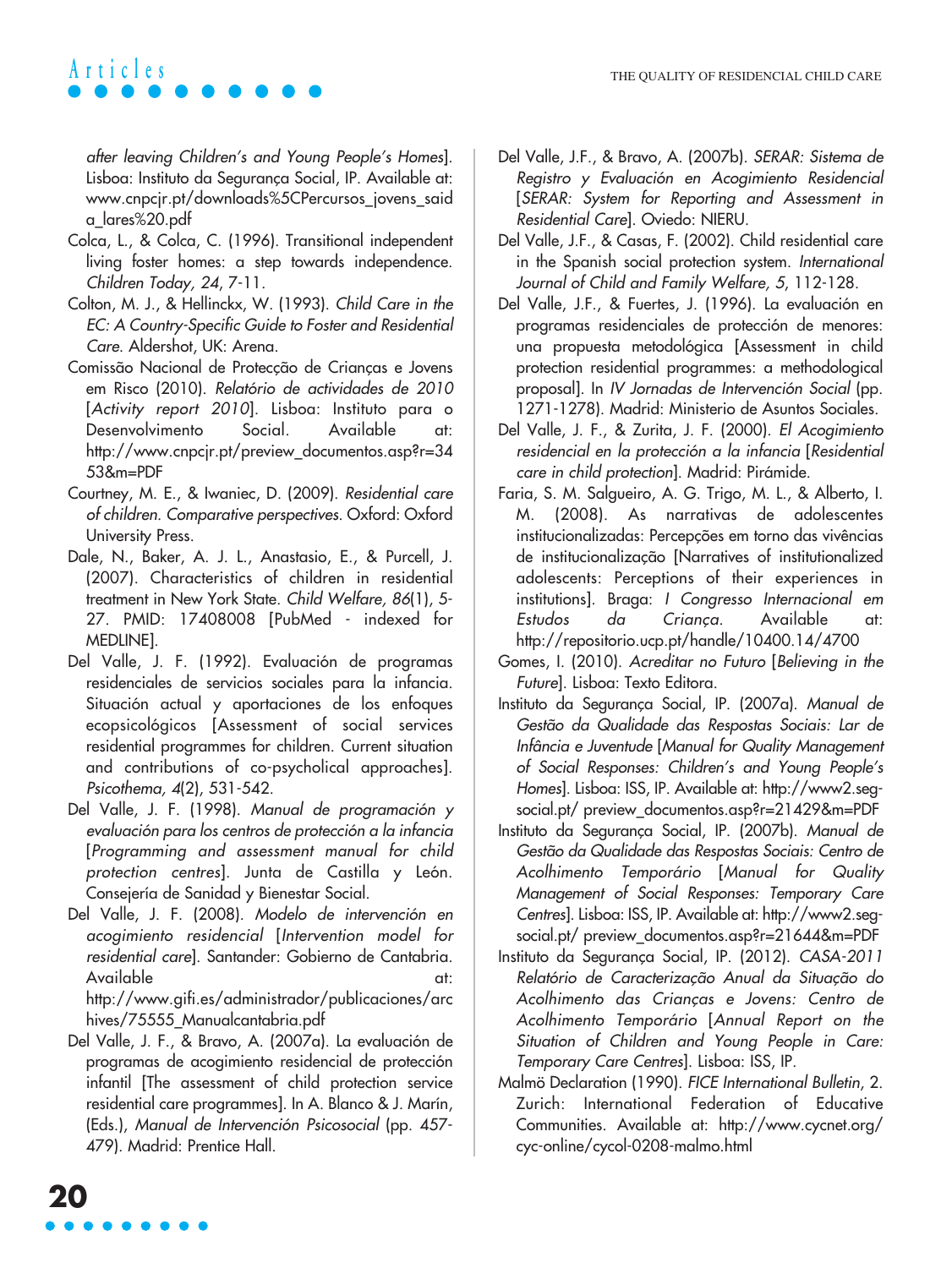- Maluccio, A. N., Fein, E., & Olmstead, K.A. (1986). Permanency Planning. London, UK: Tavistock Publishers.
- Manata, S. (2008). O impacto da institucionalização no comportamento e desenvolvimento das crianças integradas em famílias adoptivas há menos de um ano [The impact of institutionalization on the behavior and development of children placed in adoptive families for less than a year]. Masters thesis. Porto: FPCEUP.
- Marques, R. (2006). Crianças acolhidas em lar residencial: Representações de vinculação, desenvolvimento, competências sociais e comportamento [Children in residential care homes: representations of attachment, development, social skills and behavior]. Masters thesis, Faculdade de Psicologia e de Ciências da Educação da Universidade de Lisboa, Lisboa.
- Martín, E., Rodríguez, T., & Torbay, A. (2007). Evaluación diferencial de los programas de acogimiento residencial para menores [Differential assessment of residential care programmes for minors]. Psicothema, 19(3), 406-412.
- Martins, P. C. (2004). Protecção de crianças e jovens em itinerários de risco: Representações sociais, modos e espaços [Protection of at-risk children and young people: Social representations, modes and spaces]. Doctoral thesis in Child Studies, Universidade do Minho. Available at: http://repositorium.sdum.uminho.pt/handle/1822/ 3238
- Martins, P. C. (2005a). A qualidade dos serviços de protecção às crianças e jovens – As respostas institucionais [The quality of child protection services - Institutional responses]. Lisboa: VI Encontro Cidade Solidária. SCML. Available at: http://repositorium.sdum.uminho.pt/ bitstream/1822/3163/1/A%2520Qualidade2520do s%2520Servi%25C3%25A7os%2520de%2520Protec %25C3%25A7%25C3%25A3o%2520%25 C3%25A0s%2520Crian%25C3%25A7as%2520e%25 20Jovens%2520-%2520As% 2520respostas%2520institucionais.pdf
- Martins, P. C. (2005b). O desenvolvimento pessoal e social da criança em contexto de vida institucional – elementos para uma análise da ecologia da interpessoalidade [Personal and social development of the child in the context of institutional life - elements for an analysis of the ecology of interpersonality]. Porto: Encontro Inadaptação Social: Transformações,

Intervenção e Avaliação. CID. Available at: http://hdl.handle.net/1822/6750

- McCoy, H., McMillen, J., & Spitznagel, E. (2008). Older youth leaving the foster care system: Who, what, when, where, and why? Children and Youth Services Review, 30, 735–745. doi:10.1016/j.childyouth.2007.12.003
- Morais, I., & Ó J. (2011). O território da privacidade das crianças em situação de acolhimento institucional prolongado [The territory of children's privacy in situations of long-term institutional care]. In M. Calheiros, M. Garrido & S. Santos, (Eds.), Crianças em risco e perigo: contextos, investigação e intervenção [Children at risk and in danger: contexts, research and intervention]. Lisboa: Edições Sílabo.
- Mota, C., & Matos, P. (2008). Adolescência e institucionalização numa perspectiva de vinculação [Adolescence and institutionalization from an attachment perspective]. Psicologia & Sociedade, 20(3), 367-377.
- Pacheco, P. (2010). Lares de Infância e Juventude: Contributos para um modelo de acolhimento e integração social [Children's and Young People's Homes: Contributions for a model of care and social integration]. Dissertation submitted as a partial requirement for obtaining a Masters in Social Work, Universidade Fernando Pessoa, Porto. Available at: http://hdl.handle.net/10284/1946
- Palareti, L., & Berti, C. (2009). Different ecological perspectives for evaluating residential care outcomes: Which Window for the black box? Children and Youth Services Review, 31, 1080-1085.doi:10.1016/j.childyouth.2009.07.011
- Patrício, J. N. (2009). Avaliação de necessidades dos jovens em acolhimento residencial: Construção e validação de um instrumento [Needs assessment for young people in residential care: Construction and validation of an instrument]. Dissertation submitted as a partial requirement for obtaining a Masters in Social and Organizational Psychology, ISCTE-IUL. Available at:http://repositorio.iscte.pt/bitstream/10071/1866/ 1/Avaliação%20de%20Necessidades%20de%20Jove ns%20em%20Acolhimento%20Residencial\_Construção %20e%20Validação%20de%20um%20Instrumento\_O utubro2009.pdf
- Pereira, M. (2008). Desenvolvimento de crianças em centros de acolhimento temporário e relação com os seus cuidadores [Development of children temporary care centres and relationship with their caregivers].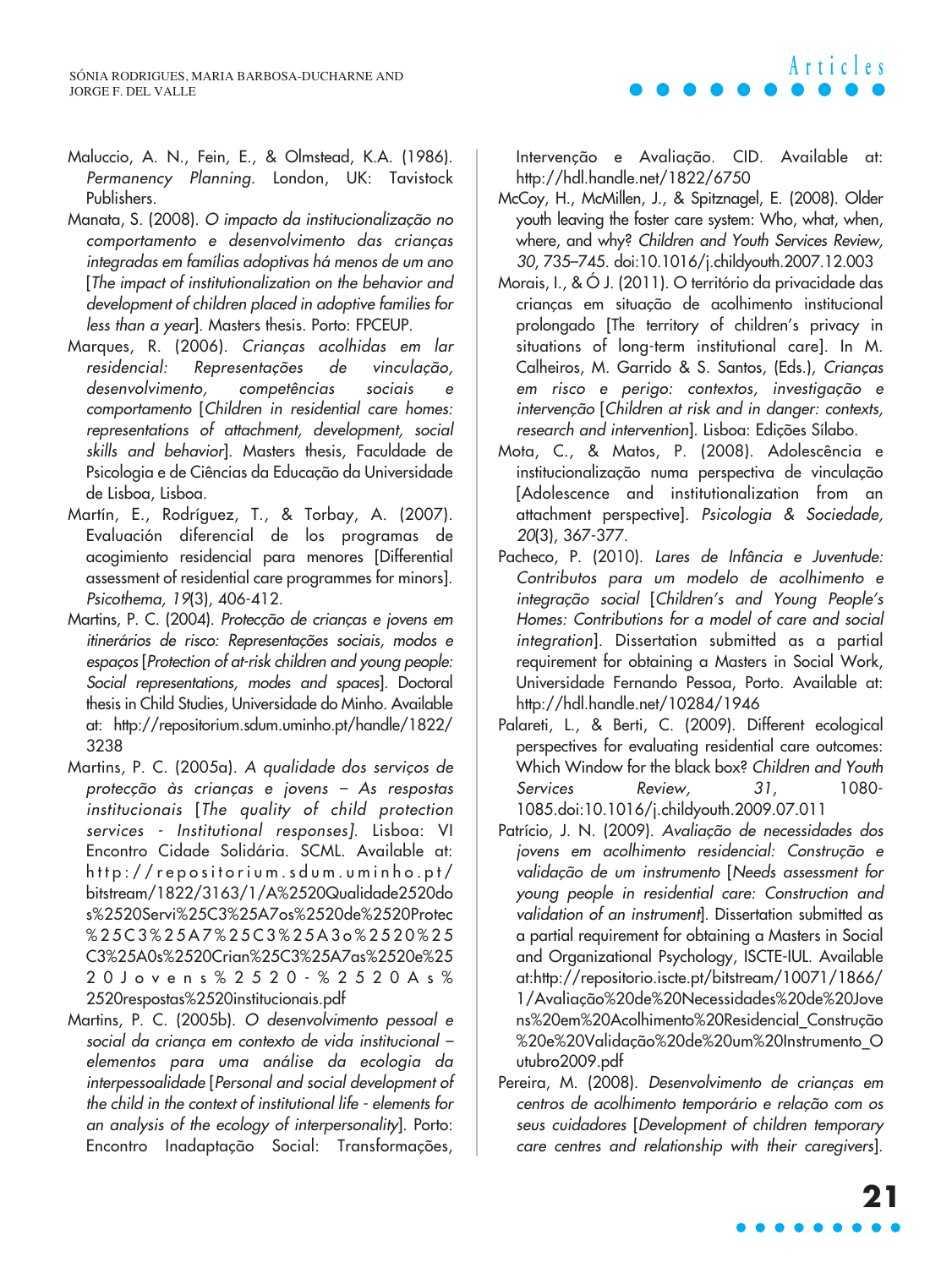Masters thesis in Psychology. Braga: Universidade do Minho. Available at: http://hdl.handle.net/ 1822/8078

- Pracana, S. M., & Santos, S. V. (2010). Depressão em crianças e adolescentes em acolhimento institucional: Caracterização e relação com variáveis do acolhimento [Depression among children and adolescents in residential care: Description and relationship with care variables]. Actas do VII Simpósio Nacional de Investigação em Psicologia (pp. 721-735). Braga: Universidade do Minho. Available at: http://www.actassnip2010.com/conteudos/ actas/PsiCli\_7.pdf
- Prior, F. (2010). Impacto da institucionalização no comportamento e no desenvolvimento emocional de crianças adoptadas: um estudo longitudinal [Impact of institutionalization on the behaviour and emotional development of adopted children: a longitudinal study]. Masters thesis. Porto: FPCEUP.
- Queirós, D. (2010). Construindo (projectos de) vidas Desafios, oportunidades e mudanças no acolhimento em Portugal [Constructing lives (life projects) – Challenges, opportunities and changes in child care in Portugal]. Masters thesis. Porto: FPCEUP.
- Quintãns, C. (2009). Era uma vez a instituição onde cresci: Narrativas de adultos sobre experiências de institucionalização [Once upon a time there was an institution where I grew up: Narratives of adults about their experiences of institutionalization]. Masters thesis in Psychology. Braga: Universidade do Minho. Available at: http://repositorium.sdum.uminho.pt/ bitstream/1822/9957/1/Tese\_Final\_Claúdia\_Quintã ns.pdf.pdf
- Reis, V. (2009). Crianças e jovens em risco (Contributos para a organização de critérios de avaliação de factores de risco) [Children and young people at risk (Contributions to the organization of criteria for riskfactor assessment)]. Doctoral thesis in Clinical Psychology. Coimbra: FPCEUC. Available at: https://estudogeral.sib.uc.pt/bitstream/10316/1178 1/1/tese%20versao%20reformulada%20final2.pdf
- Rutter, M. (2000). Children in substitute care: Some conceptual considerations and research implications. Children and Youth Services Review, 22, 685 - 703. doi: http://dx.doi.org/ 10.1016/S0190-7409(00)00116-X
- Santa Casa da Misericórdia de Lisboa (SCML) (2004). Estudo das trajectórias de vida das crianças e jovens

saídas dos lares da SCML: 1986 – 2001 [Study of the life trajectories of children and young people leaving SCML care homes: 1986-2001]. Available at: http://www.cnpcjr.pt/downloads%5CPercursos\_joven s\_saida\_lares%20.pdf

- Santos, M. A. (2010). O acolhimento institucional prolongado de jovens em risco: a experiência pasada de institucionalização e o seu significado actual para os sujeitos adultos [Long-term institutional care for atrisk young people: the experience of institutionalization and its present significance for them as adults]. Masters thesis in Education Sciences. Coimbra: FPCEUC.
- Simões, M. H., (2011). Crianças e jovens em perigo: Cuidado e responsabilidade no acolhimento institucional [Children and young people at risk: Care and responsibility in institutional care]. In T. S. Pereira, & G. Oliveira (Coord.), Cuidado e responsabilidade [Care and responsibility] (pp. 202-221). S. Paulo: Editora Atlas.
- Soares, I., Silva, J., Marques, S., Baptista, J., & Oliveira, A. (2010). O impacto da institucionalização e da adopção no desenvolvimento da criança [The impact of institutionalization and adoption on child development]. In C. Machado (Ed.), Vitimologia: Das novas abordagens teóricas às novas práticas de intervenção [Victimology: From new theoretical approaches to new intervention practices]. (pp. 45- 80). Braga: Psiquilíbrios.
- Stockholm Declaration (2003). Child and Youth Care. Vol.21 Nº.5. Available at: http://www.cycnet.org/ cyc-online/cycol-0903-stockholm.html
- Taylor, K. (2005). Understanding communities today: Using matching needs and services to assess community needs and design community-based services. Child Welfare League of America, 84, 251- 264. INIST: 20612, 35400012934916.0090
- Vilaverde, M. (2000). Factores de risco e factores protectores em crianças vítimas de maus-tratos a viver em instituições [Risk and protection factors for child victims of maltreatment living in institutions]. Masters thesis in Psychology. Braga: Universidade do Minho.
- Ward, A. (2006). Models of "ordinary" and "special" daily living: matching residential care to the mentalhealth needs of looked after children. Child and Family Social Work, 11, 336-346.